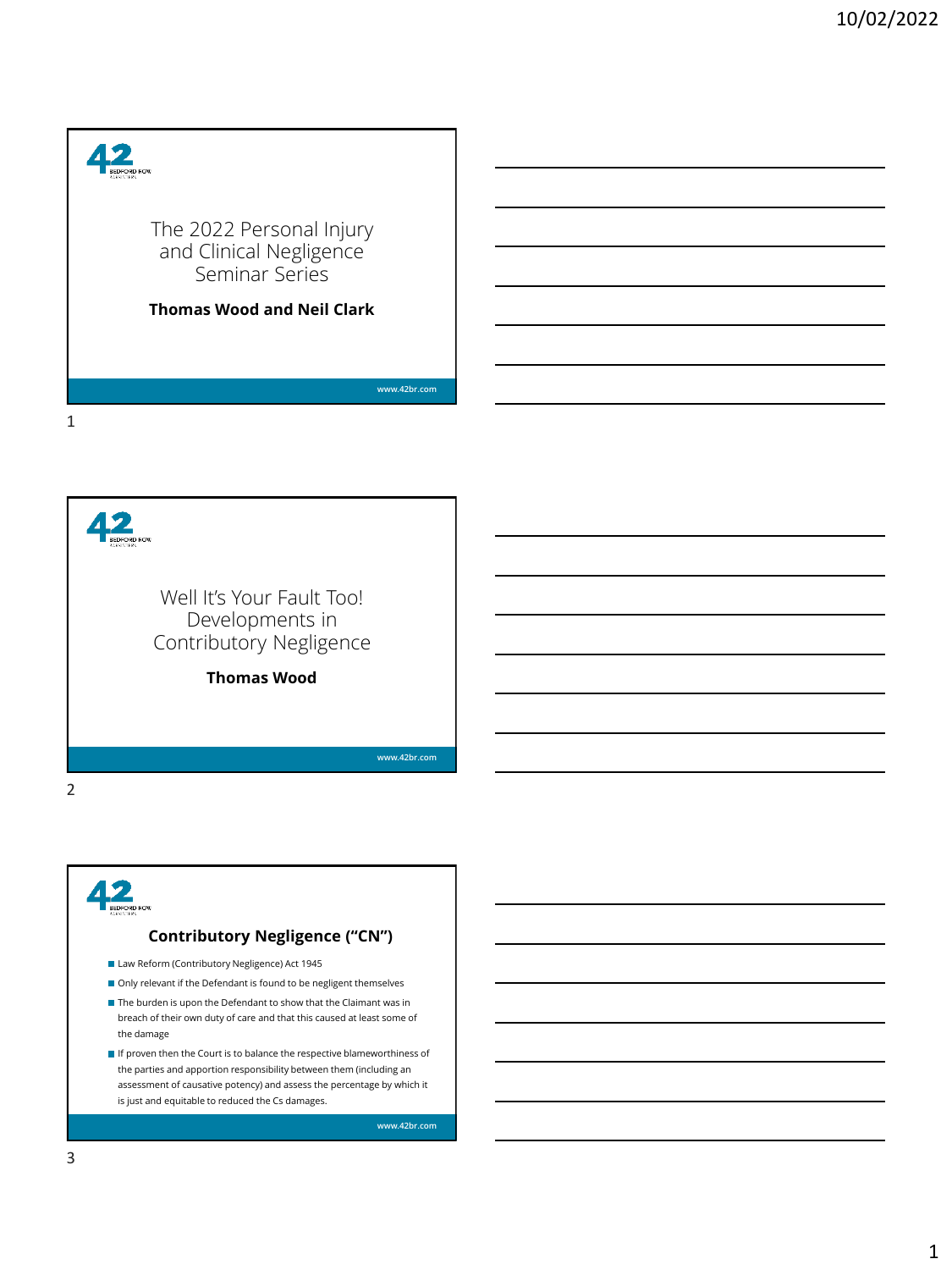#### **Campbell v Advantage Insurance Co. Ltd**

- C was a drunk passenger who was in a car with a drunk driver suffering consequent injury when the car crashed.
- **Finding at trial was that C should have appreciated the** drunkenness of the driver and damages were reduced by 20%.
- This finding and the apportionment was upheld on appeal.

**[www.42br.com](http://www.42br.com/)**

4



"A reasonable, prudent and competent man in Mr Lyum Campbell's position as he assisted Mr Dean Brown to move him from the front passenger seat to the back seat of the Seat Ibiza motor car would have appreciated that Mr Dean Brown had drunk too much to drive safely. The finding of contributory negligence was therefore properly made by the judge. For the same reasons the judge was right to make the assessment of apportionment of responsibility by using an objective standard of the reasonable, prudent and competent adult to judge both Mr Dean Brown and Mr Lyum Campbell's responsibility for the injuries suffered by Mr Lyum Campbell."

**[www.42br.com](http://www.42br.com/)**





**[www.42br.com](http://www.42br.com/)**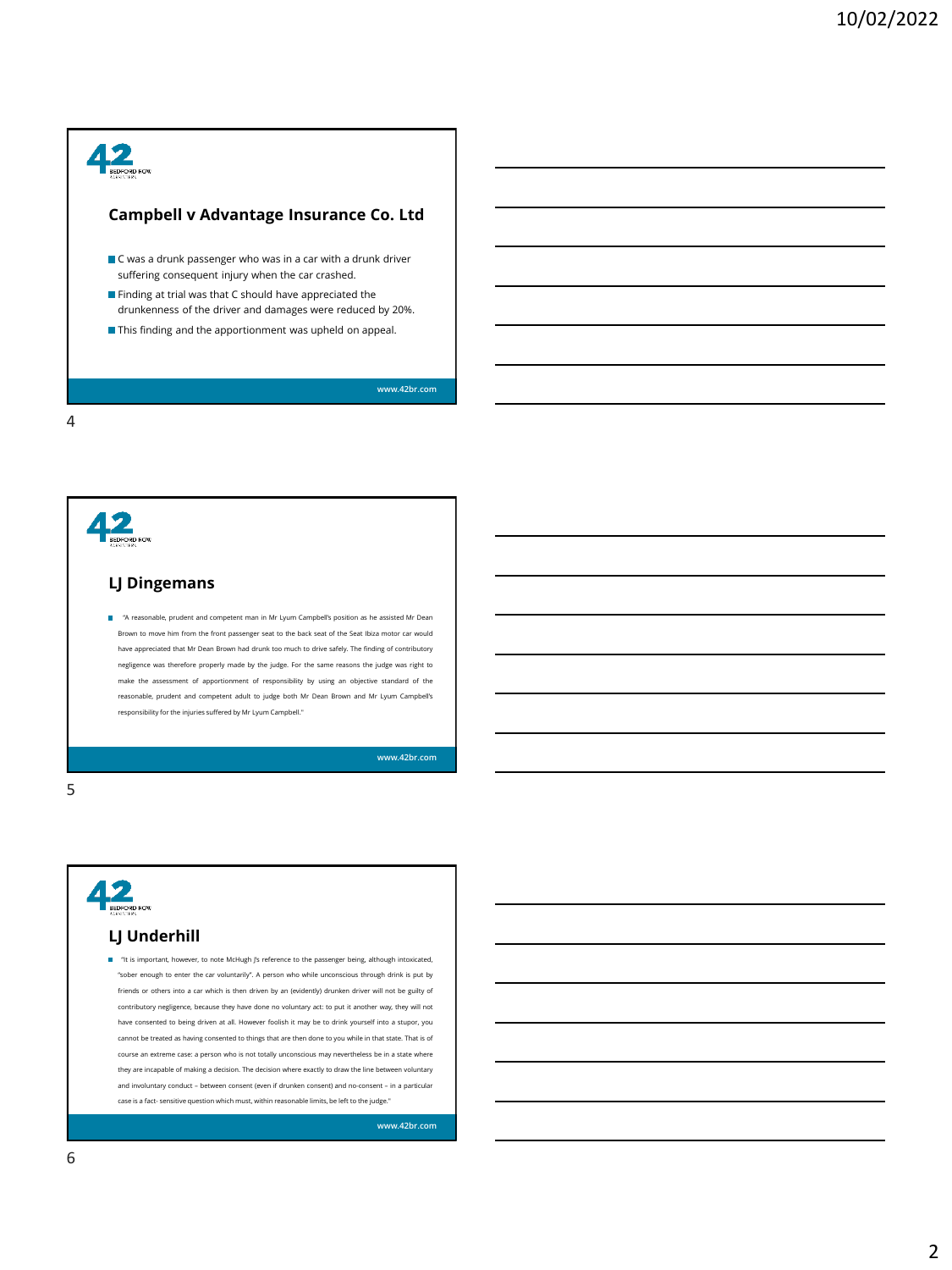#### 42 **Parker v McClaren** A more straightforward car vs pedestrian case.  $\blacksquare$  C suffered brain injury and could give no evidence about the facts of the accident, there were no other witnesses and so the only evidence was from the D and accident reconstruction experts from C and D Useful summary of authorities paragraphs 46 to 54 A reduction of 50% was made, but serves as a reminder of the fact specific nature of CN. **[www.42br.com](http://www.42br.com/)** 7





**[www.42br.com](http://www.42br.com/)**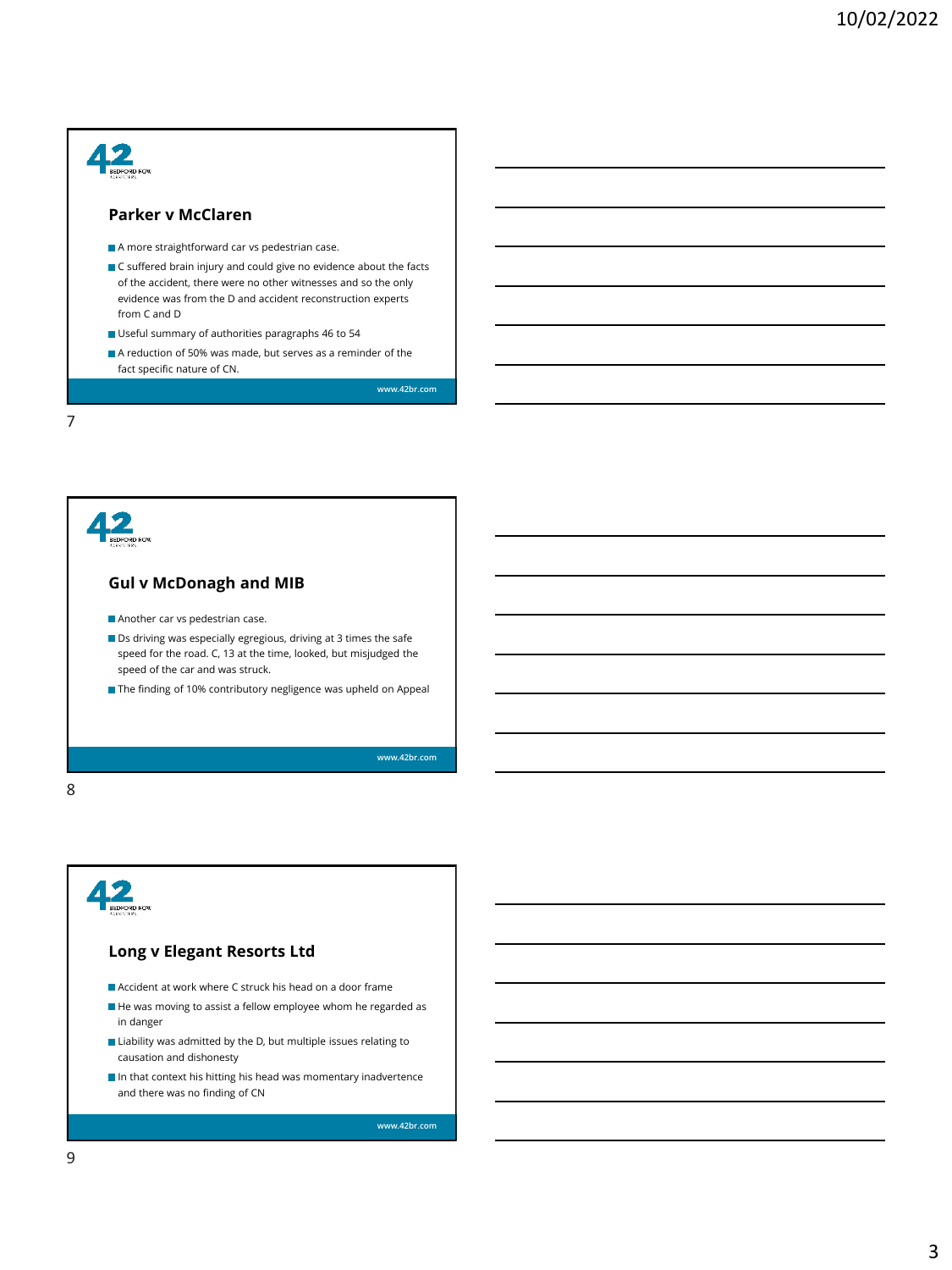

#### **Dalton v Southend University Hospital NHS Trust**

- $\blacksquare$  C brought a claim for the delayed diagnosis of cancer caused by the negligence of the D breast clinic
- CN was not pursued at trial by D, but had been pleaded
- It had been contended that C had been instructed to return if the cyst became enlarged and/or painful, but had failed to do so
- However, that did not match Ds factual evidence. Their witness several times stating that she would say that patients should come back if there was "anything new or different".

**[www.42br.com](http://www.42br.com/)**

10



#### **Yip J paragraphs 29 to 33**

 $\blacksquare$ "I consider that the circumstances in which a finding of contributory negligence can properly be made in a clinical negligence claim will be rare. Certainly, they do not arise here. I imagine that the allegation was a difficult one for Mrs Dalton to read (particularly at a time when the prognosis was less optimistic than it is now). I am not entirely sure that there was a sufficient evidential basis for it to be made. However, I commend Mr Kennedy for not persisting with it and make it clear that I find Mrs Dalton blameless."

**[www.42br.com](http://www.42br.com/)**

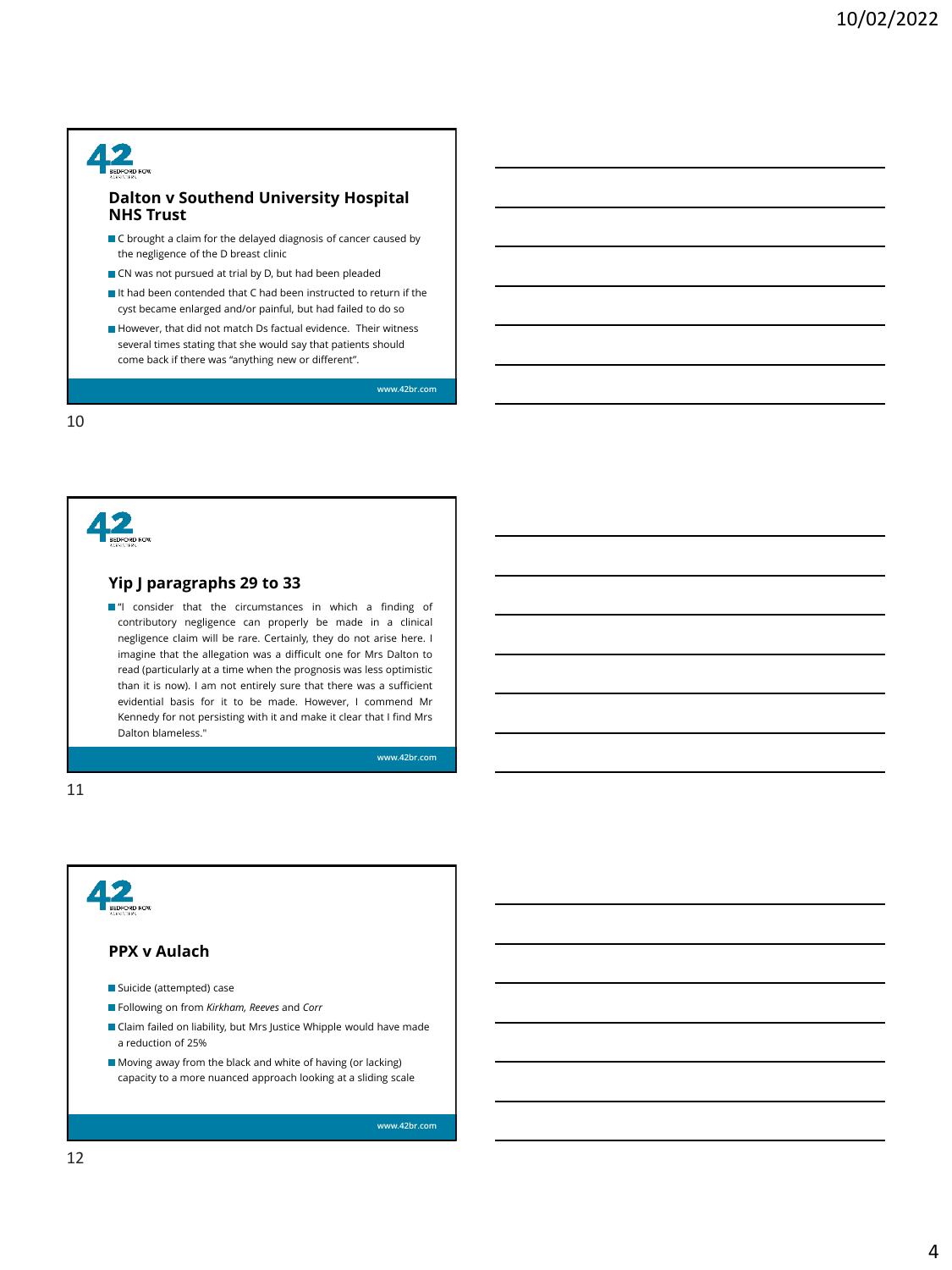

#### **PPX v Aulach paragraph 54**

■ "... on the evidence I have heard I would have put this Claimant in the middle category suggested by Lord Neuberger at [69], where the answer lies between the two extremes. On the Claimant's version of events, his autonomy was overborne to an extent by his mental health condition which had gone untreated; one of its manifestations was his impulsivity and it was that impulsivity which caused him to attempt to take his own life: that is all part and parcel of his mental illness. On the other hand, his attempted suicide was plainly an autonomous act, by a person with capacity, designed to occur at a time when his ex-wife was outside his unit aware of what was happening (that can be the only sensible explanation for the sequence of events that night). I would have assessed the Claimant's own contribution, if I had to to that point, at 25%."

**[www.42br.com](http://www.42br.com/)**

13





#### **Aviva Insurance Limited v SS for Work and Pensions**

- Insurer judicial review of the CRU rules
- Multiple challenges, but the "first situation" in the appeal was whether there should be an obligation to repay the entirety of the CRU certificate where there had been a reduction in damages due to CN?
- CA roundly concluded that the overall scheme was fair and that whilst there were some more onerous areas there were equally some in favour of the Insurer (and ultimately C): the 5 year limit for example.

**[www.42br.com](http://www.42br.com/)**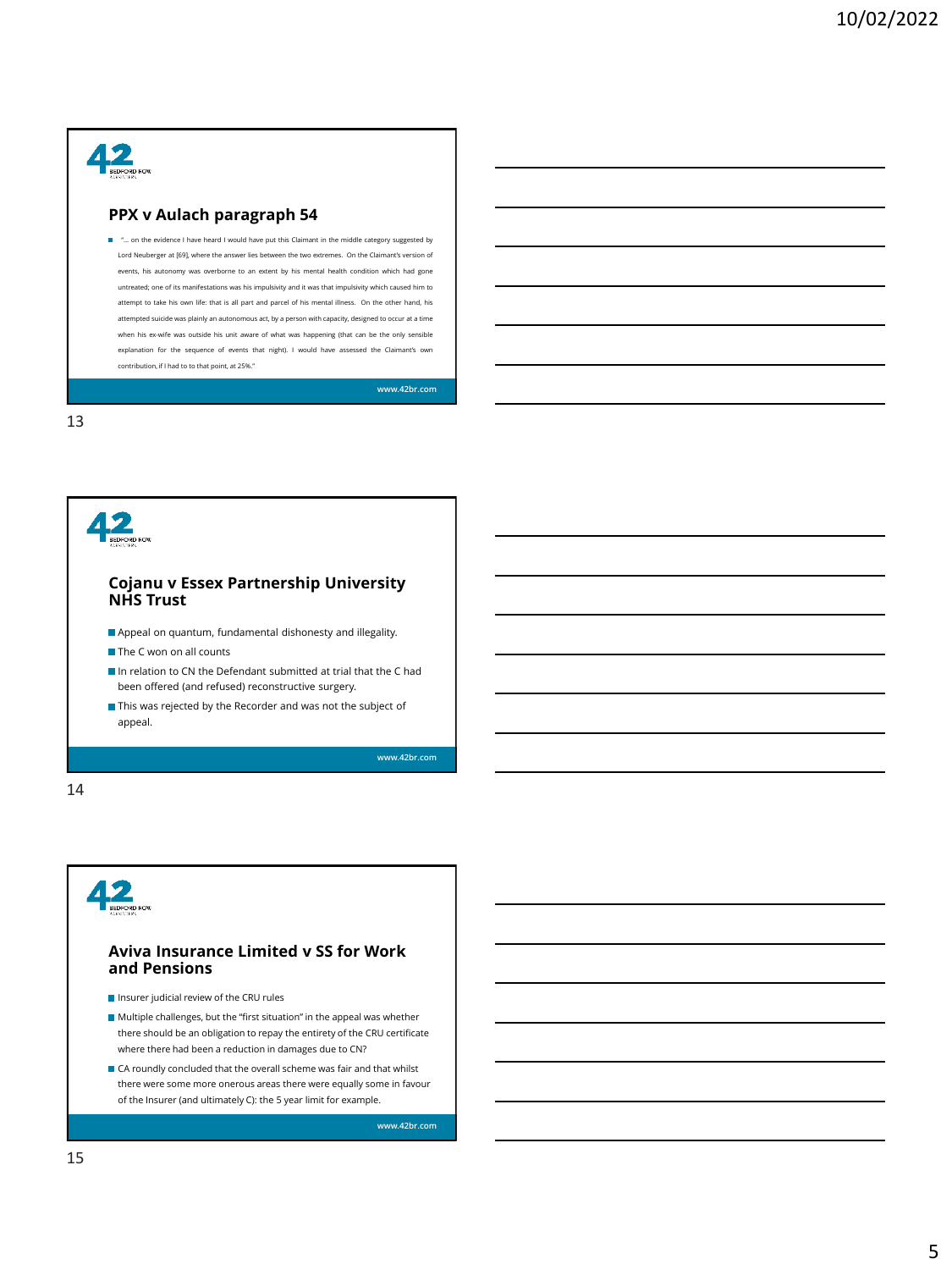## $42<sub>g</sub>$

#### **Summary of Contributory Negligence in Clinical Negligence**

Still only one England and Wales authority that I am aware of where there was a reduction for CN (Pidgeon v Doncaster HA) (although there are authorities in Australia and Canada)

- Exception seems to be suicide cases
- **BUT** more often seeing the allegation pleaded
- However, as Dalton exemplifies. Will that stand up to scrutiny? Are the facts sufficient and/or appropriate for CN?

**[www.42br.com](http://www.42br.com/)**

16



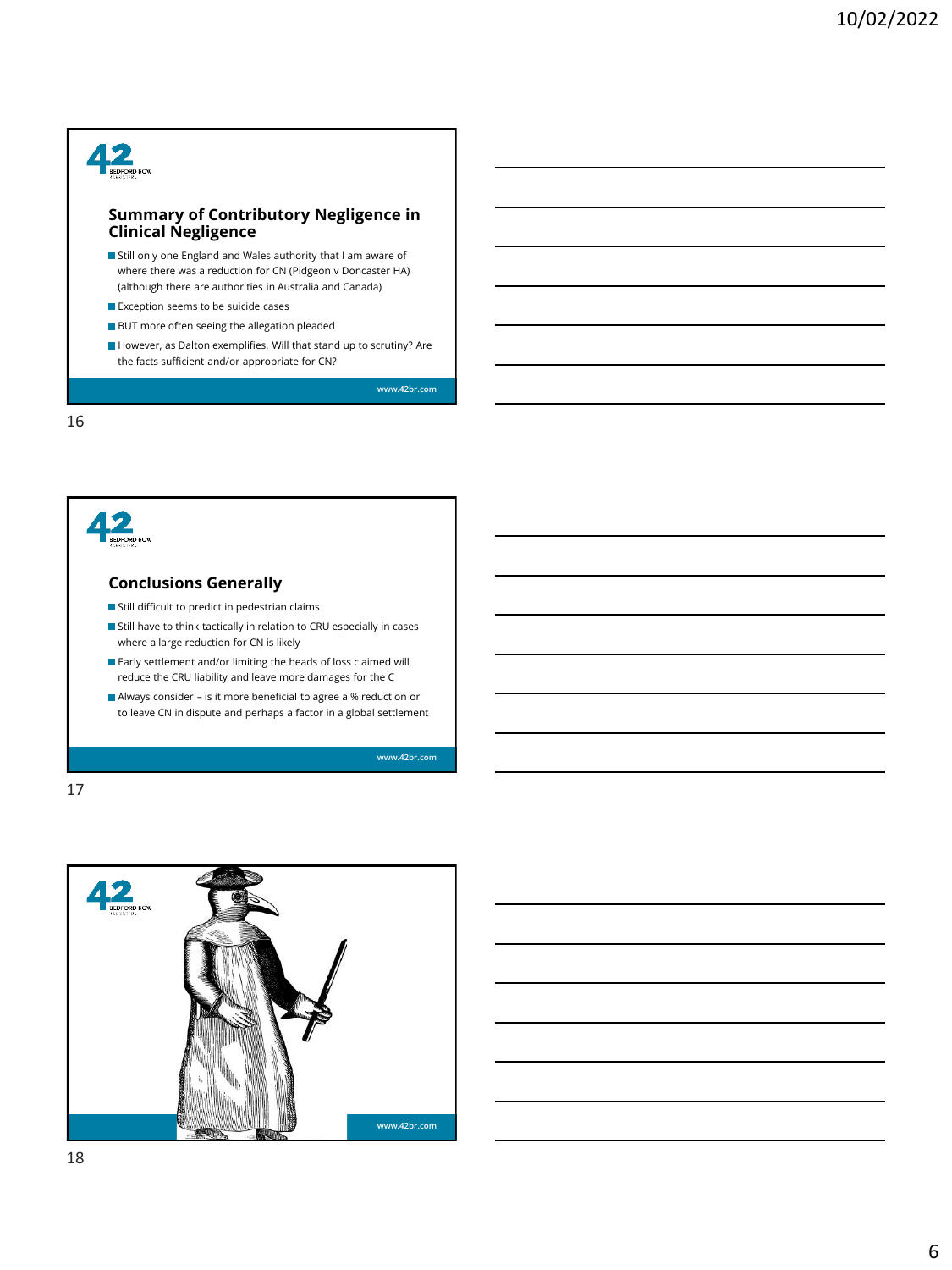



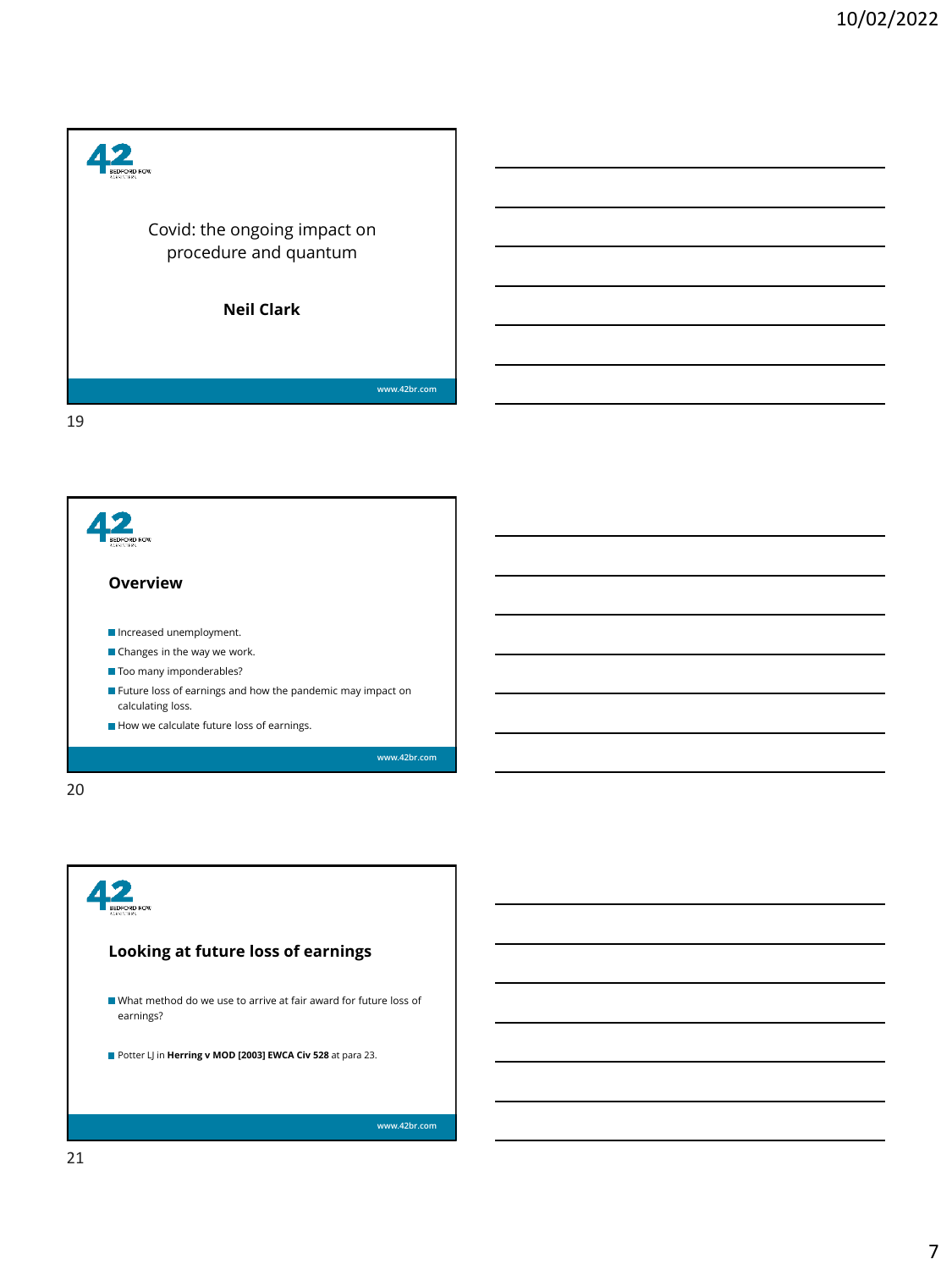

| Herring v MOD [2003] EWCA Civ 528                                                                                                                                            |
|------------------------------------------------------------------------------------------------------------------------------------------------------------------------------|
| $\blacksquare$ "Where, at the time of the accident, a claimant is in an<br>established job or field of work in which he was likely to have<br>remained but for the accident. |
| $\blacksquare$ the working assumption is that he would have done so and<br>the conventional multiplier/multiplicand method of<br>calculation is adopted"                     |
| <b>MMW 42hr com</b>                                                                                                                                                          |

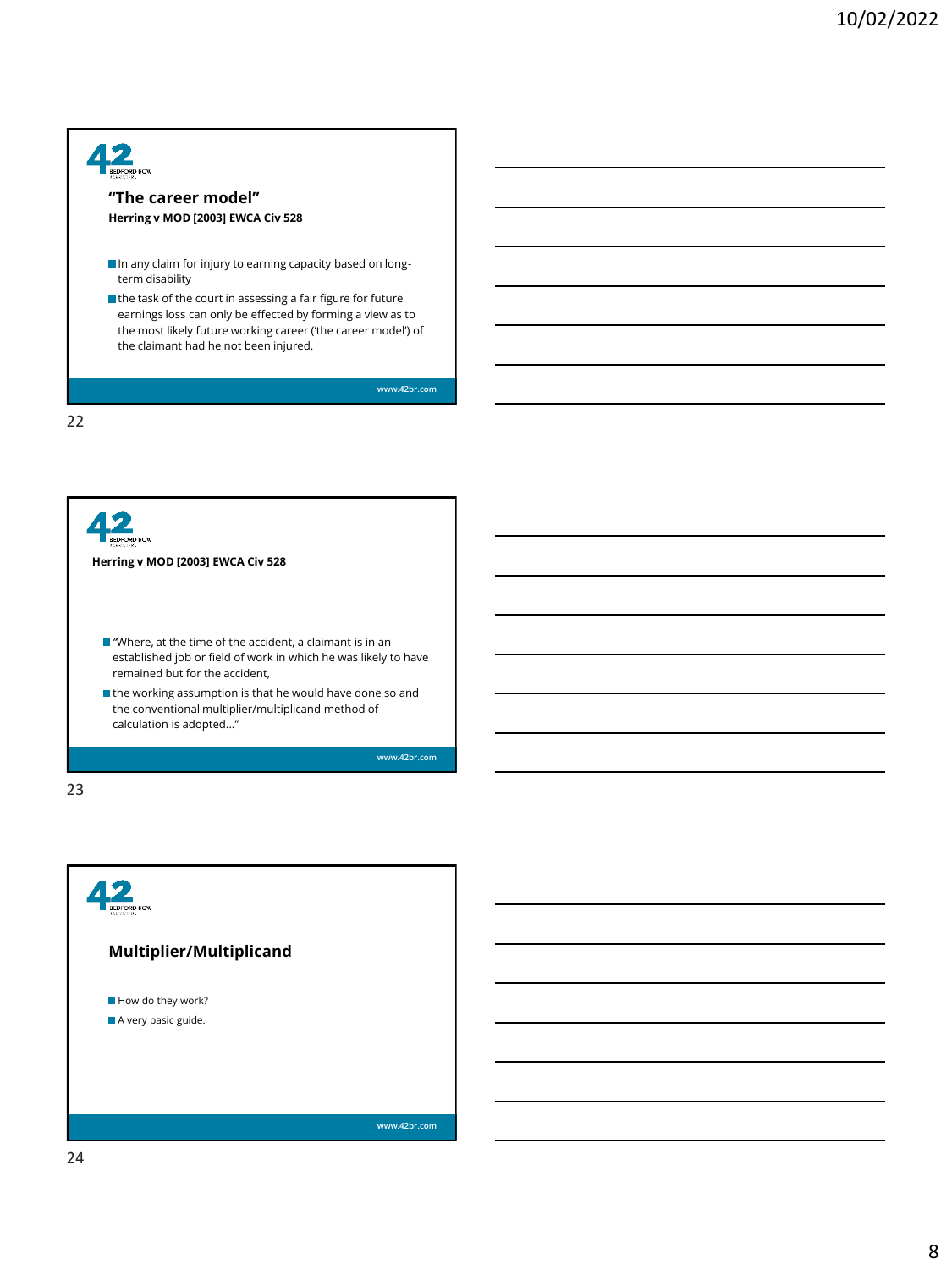

 $\blacksquare$  To take into account the accelerated receipt.

 $\blacksquare$  C is to receive a lump sum, C could be overcompensated if D were simply to pay the annual loss of earnings multiplied by the rest of C's working life.

**[www.42br.com](http://www.42br.com/)**

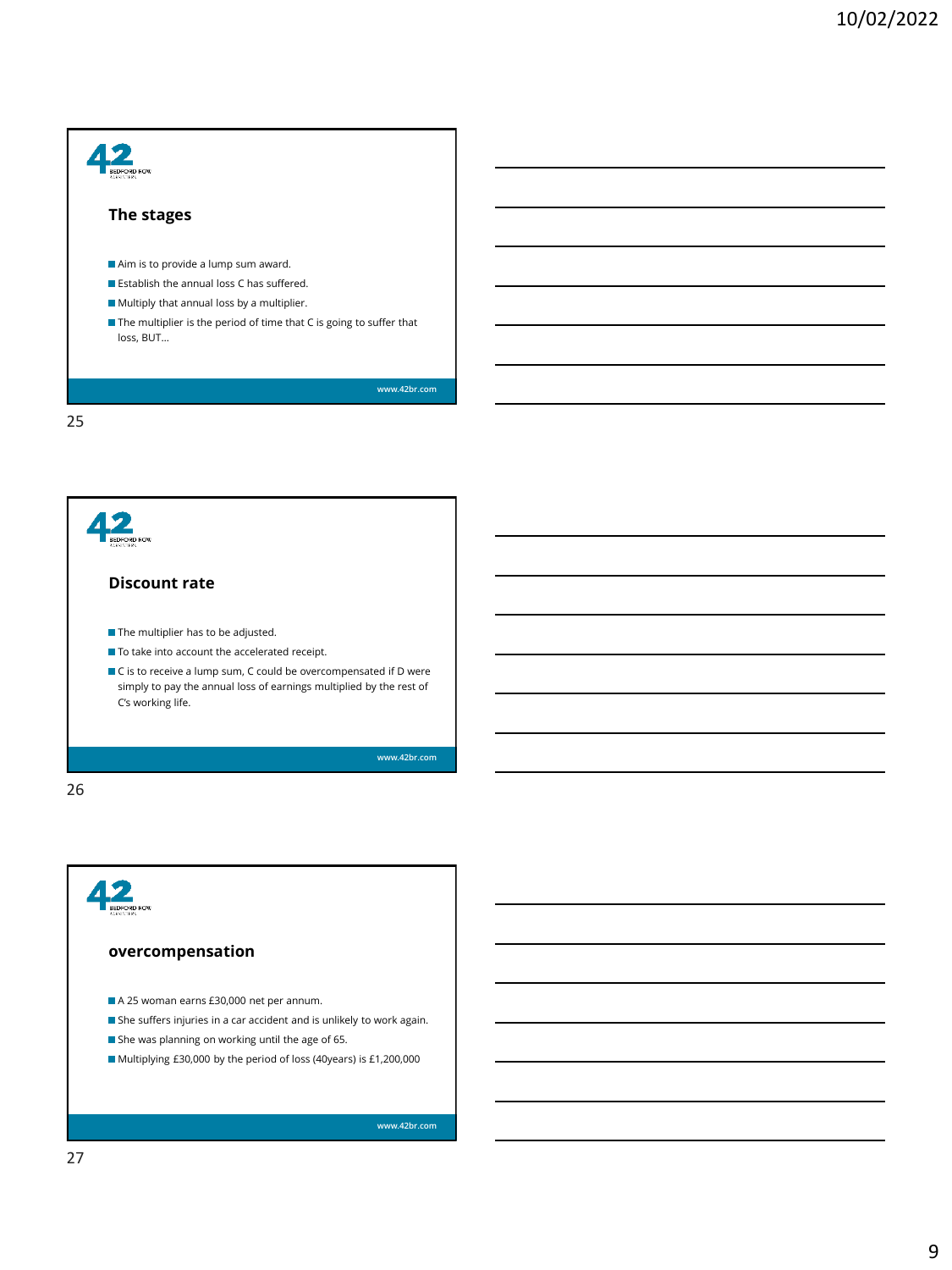



| 42<br><b>MARIN FRS</b>                                                                                                                                                                                                                                                                                                |
|-----------------------------------------------------------------------------------------------------------------------------------------------------------------------------------------------------------------------------------------------------------------------------------------------------------------------|
|                                                                                                                                                                                                                                                                                                                       |
| Effective<br>Review<br><b>Jurisdiction</b><br>Rate<br>Legislation                                                                                                                                                                                                                                                     |
| England & Wales<br>$-0.25%$ (from $5$<br>Civil Liability Act<br>Rate set by Lord<br>August 2019)<br>$2018 - \text{rate}$<br>Chancellor -<br>determined by the<br>reviewed at least<br><b>Lord Chancellor</b><br>every 5 years :-<br>and the Damages<br>(Personal Injury)<br>Order 201913                              |
| Scotland<br>-0.75% (from 27<br>Damages<br>Rate set by the<br>September 2019)<br>(Investment)<br>Government<br><b>Returns and</b><br>Actuary <sub>16</sub> -<br>Periodical<br>reviewed at least<br>Payments)<br>every 5 years<br>(Scotland) Act<br>$2019 - \text{rate}$<br>determined by the<br>Government<br>Actuarys |
| $-1.75%$<br>Northern Ireland<br>n/a<br>The Damages<br>(from 31 May<br>(Personal Injury)<br>2021)<br>Order (Northern)<br>Ireland) 202117                                                                                                                                                                               |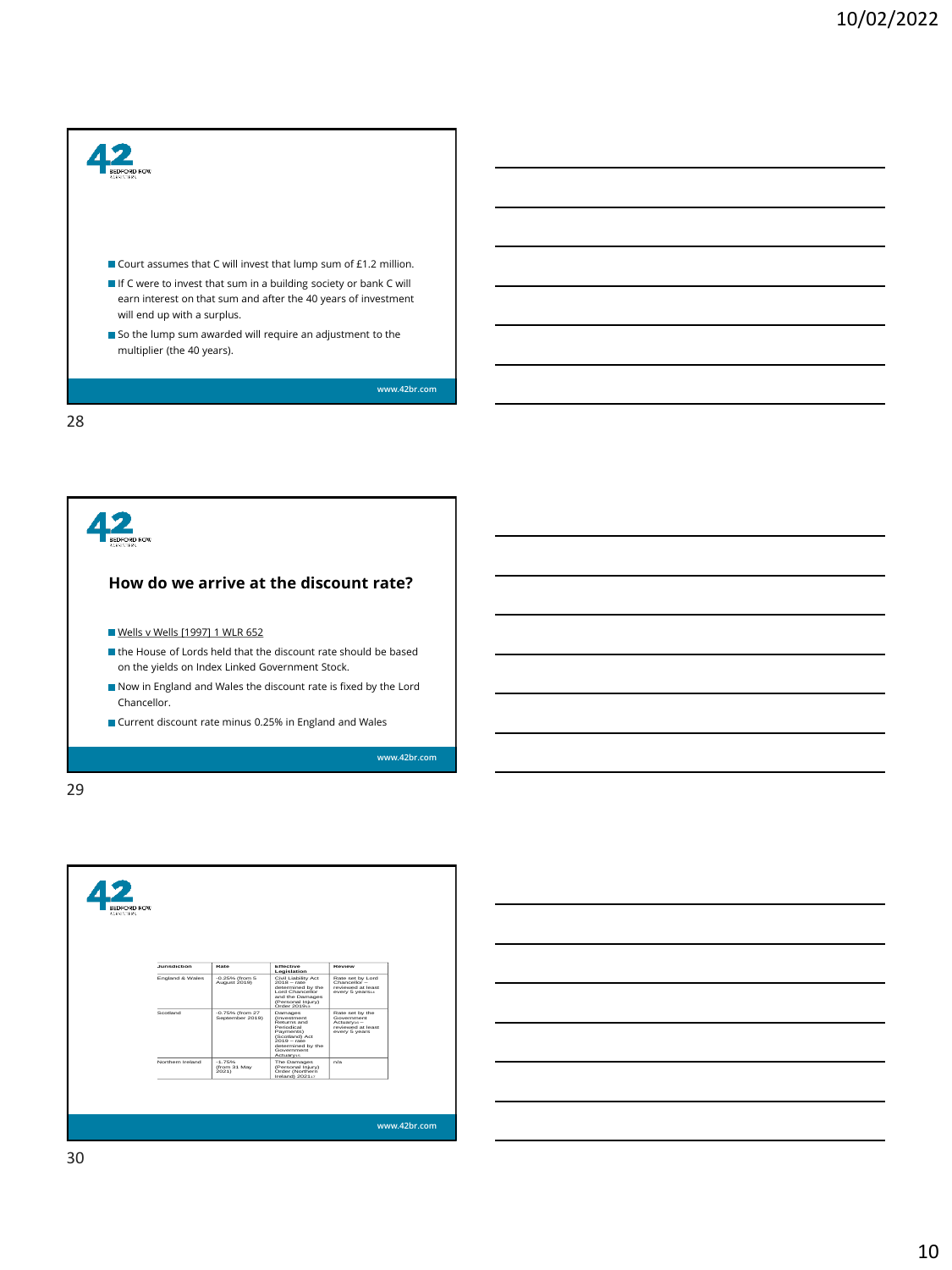



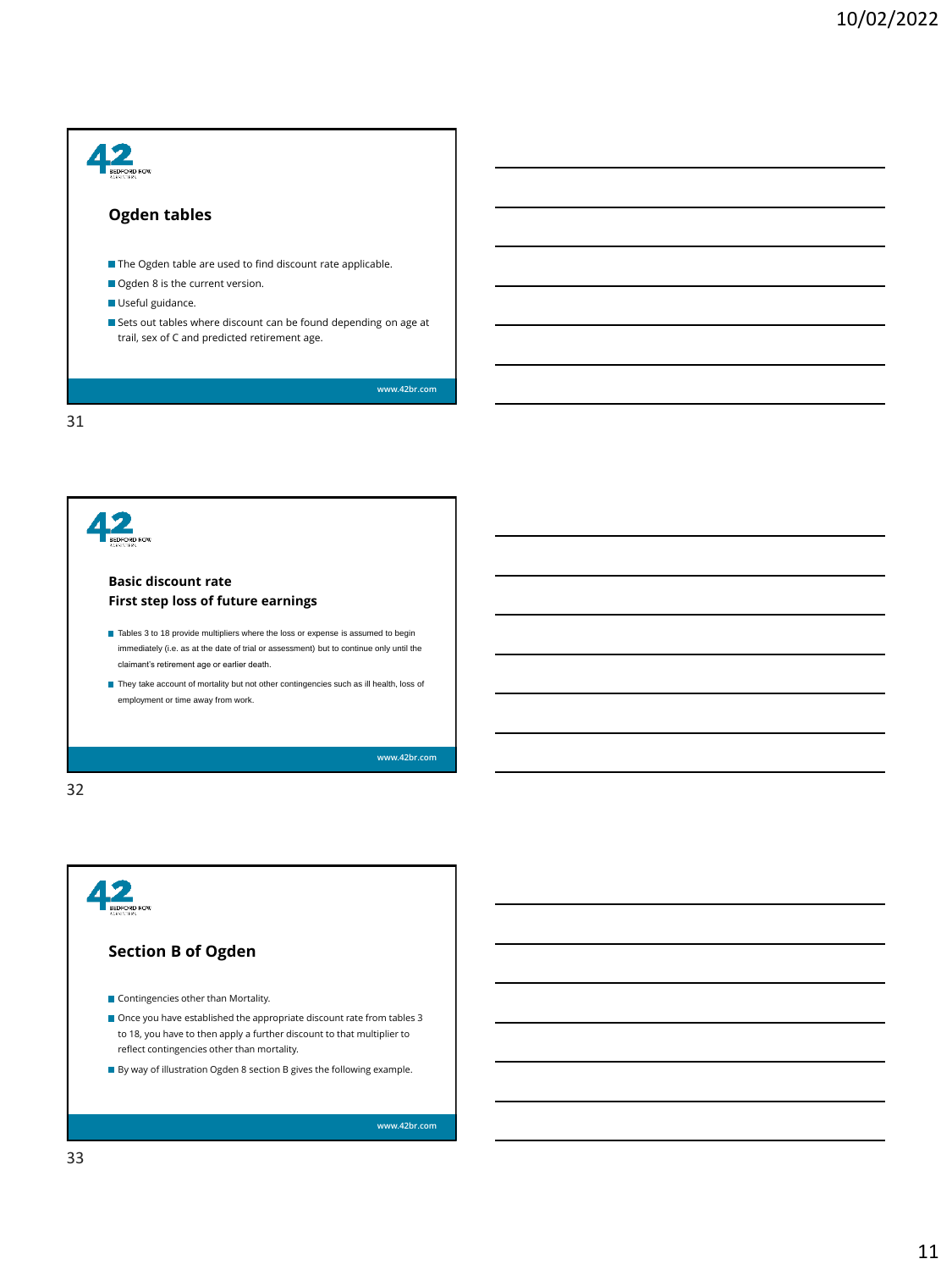



|                            | Table 12 Multipliers for loss of earnings to pension age 68 (females) |                |                |                                                                                                                  |                |                |                |                |                |                |                      |             |                |                            |  |
|----------------------------|-----------------------------------------------------------------------|----------------|----------------|------------------------------------------------------------------------------------------------------------------|----------------|----------------|----------------|----------------|----------------|----------------|----------------------|-------------|----------------|----------------------------|--|
| Age at<br>date of<br>trial | of return of:                                                         |                |                | Multiplier calculated with allowance for projected mortality from the 2018-based population projections and rate |                |                |                |                |                |                |                      |             |                | Age at<br>date of<br>trial |  |
|                            | $-2.00\%$                                                             | $-1.75%$       | $-1.50%$       | $-1.00\%$                                                                                                        | $-0.75%$       | $-0.50\%$      | $-0.25%$       | 0.00%          | 0.50% 1.00%    |                | 1.50%                | 2,00% 2,50% |                |                            |  |
| 32                         | 51.57                                                                 | 49.03          | 46.65          | 42.34                                                                                                            | 40.39          | 38.55          | 36.83          | 35.21          | 32.26          | 29.65          | 27.34                | 25.28       | 23.44          | 32                         |  |
| 33                         | 49.56                                                                 | 47.19          | 44.97          | 40.93                                                                                                            | 39.09          | 37.37          | 35.75          | 34.22          | 31.43          | 28.95          | 26.75                | 24.78       | 23.02          | 33                         |  |
| 34                         | 47.58                                                                 | 45.38          | 43.31          | 39.53                                                                                                            | 37.81          | 36.19          | 34.67          | 33.23          | 30.59          | 28.24          | 26.15                | 24.27       | 22.59          | 34                         |  |
| $\overline{35}$<br>36      | 45.65<br>43.76                                                        | 43.60<br>41.86 | 41.68<br>40.07 | 38.15<br>36.79                                                                                                   | 36.54<br>35.28 | 35.02<br>33.86 | 33.59<br>32.52 | 32.24<br>31.24 | 29.75<br>28.91 | 27.53<br>26.81 | 25.54<br>24.92 23.23 | 23.75       | 22.15<br>21.69 | 35<br>36                   |  |
|                            |                                                                       |                |                |                                                                                                                  |                |                |                |                |                |                |                      |             |                |                            |  |
|                            |                                                                       |                |                |                                                                                                                  |                |                |                |                |                |                |                      |             |                |                            |  |

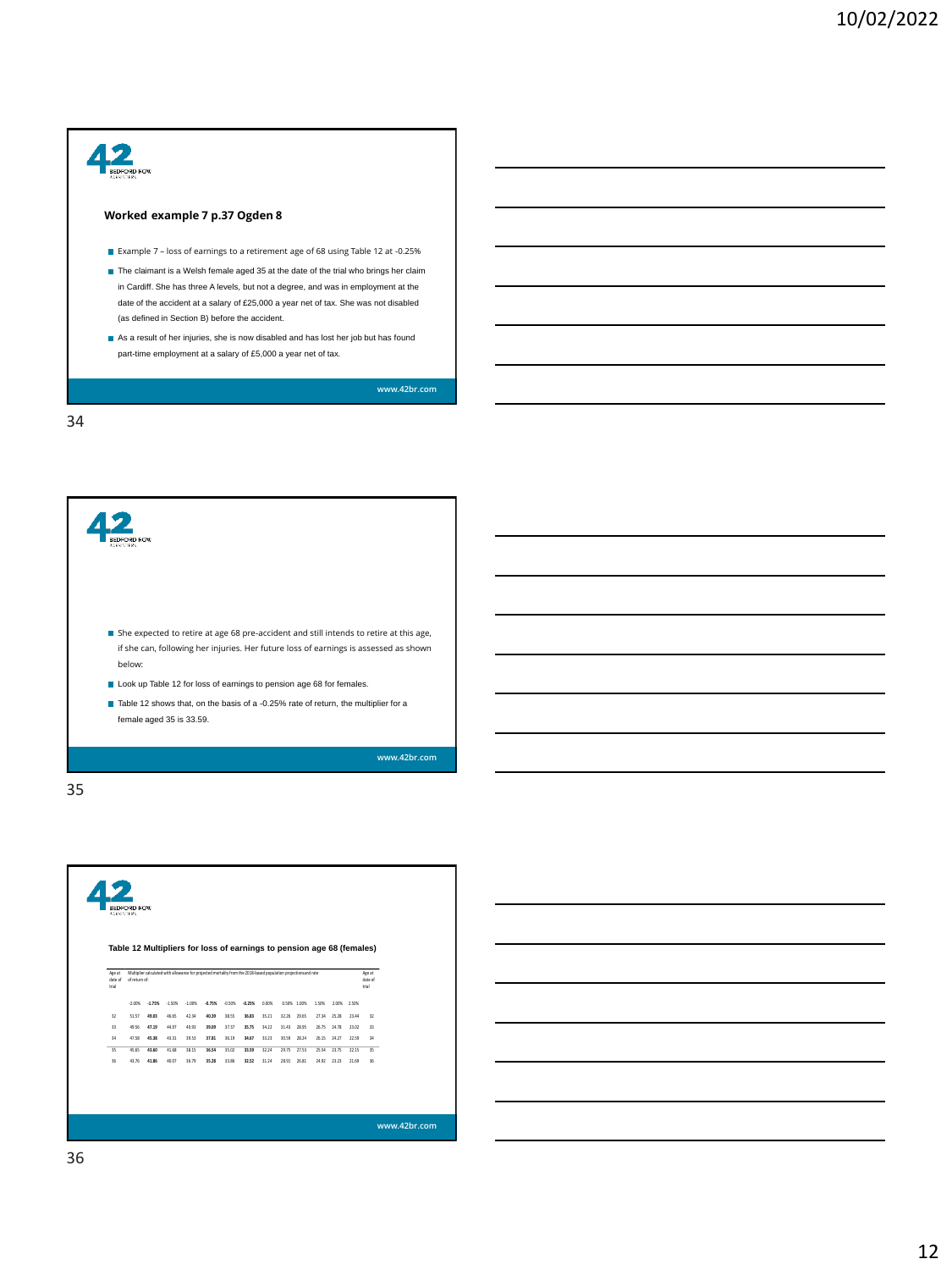#### $42$ **ROW Contingency for risks other than mortality**

Now take account of risks other than mortality: allowing for the claimant being employed, having achieved A-levels and not being disabled at the date of trial, Table C (Level 2) indicates 33.59 should be multiplied by a reduction factor of 0.86, resulting in a revised multiplier of 28.89.

The claimant's expected earnings in the absence of the accident are therefore £722,250 (£25,000 x 28.89).

**[www.42br.com](http://www.42br.com/)**

37

| <b>BEDFORD ROW</b><br><b>SARK STERS</b><br>Table C Loss of earnings to pension age 60: Females - Not disabled | Age at<br>trial<br>$16 - 19$<br>$20 - 24$<br>$25 - 29$<br>$30 - 34$<br>35-39<br>$40 - 44$<br>$45 - 49$<br>50 | Level 3<br>0.00<br>0.00<br>0.00<br>0.00<br>0.00<br>0.07<br>0.05 | Employed<br>Level 2<br>0.01<br>0.02<br>0.03<br>0.04<br>0.05<br>0.05<br>0.04<br>0.03 | Level 1<br>0.66<br>0.69<br>0.72<br>0.75<br>0.77<br>0.79<br>0.80<br>0.00 | Level 3<br>0.06<br>0.04<br>0.02<br>0.01<br>0.79<br>0.73<br>0.65 | Non-employed<br>Level 2<br>0.78<br>0.70<br>0.77<br>0.77<br>0.76<br>0.73<br>0.65<br>0.55 | Level 1<br>0.63<br>0.63<br>0.64<br>0.65<br>0.65<br>0.62<br>0.53<br>0.44 |              |
|---------------------------------------------------------------------------------------------------------------|--------------------------------------------------------------------------------------------------------------|-----------------------------------------------------------------|-------------------------------------------------------------------------------------|-------------------------------------------------------------------------|-----------------------------------------------------------------|-----------------------------------------------------------------------------------------|-------------------------------------------------------------------------|--------------|
|                                                                                                               | 51<br>52<br>53<br>54                                                                                         | 0.04<br>0.03<br>0.02<br>0.02                                    | 0.03<br>0.03<br>0.03<br>0.03                                                        | 0.00<br>0.00<br>0.01<br>0.01                                            | 0.62<br>0.57<br>0.51<br>0.45                                    | 0.51<br>0.46<br>0.40<br>0.34                                                            | 0.40<br>0.36<br>0.32<br>0.20                                            | www.42br.com |

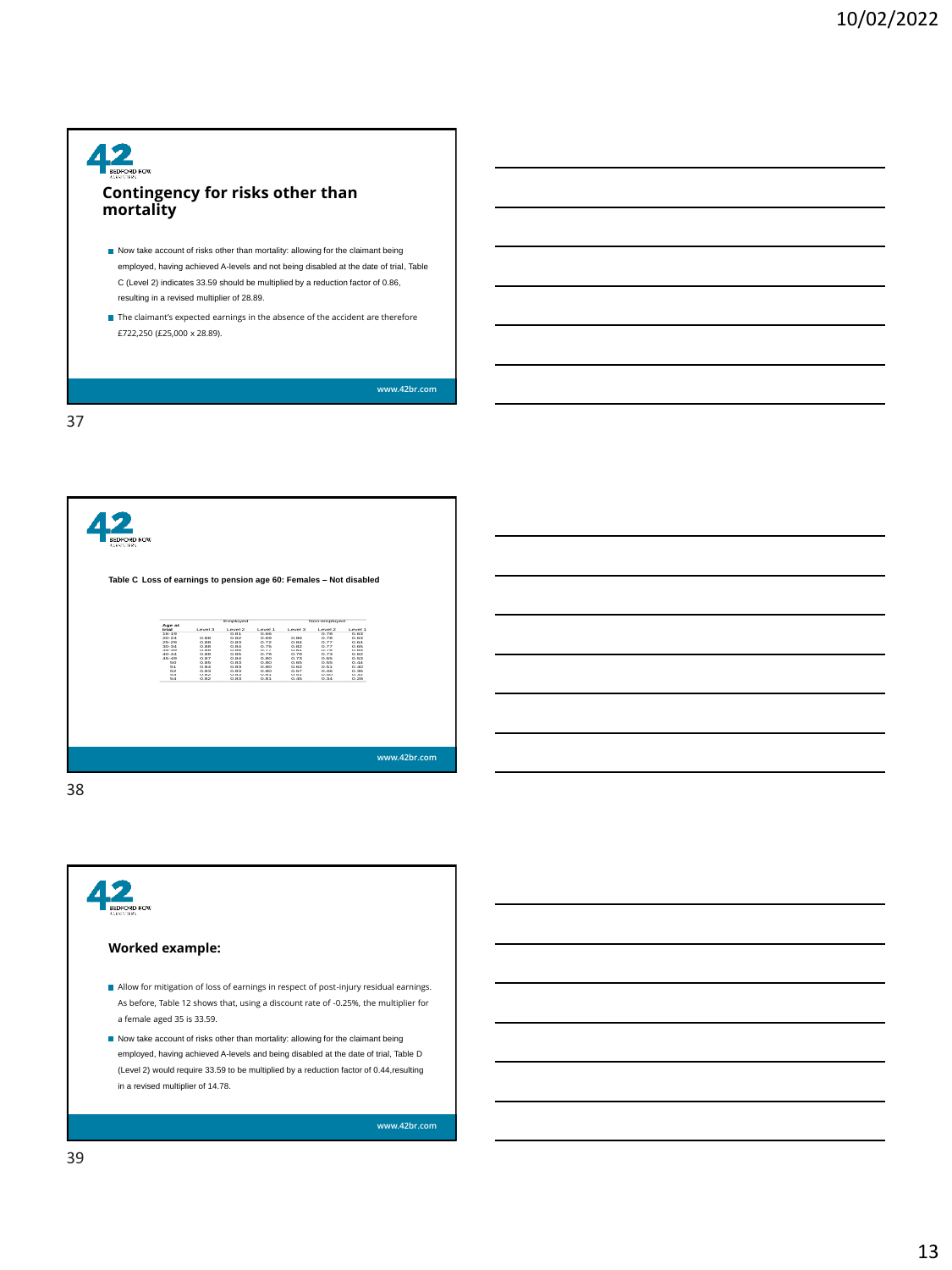|                    |         | Employed |         | Table D Loss of earnings to pension age 60: Females - Disabled | Non-employed |         |  |
|--------------------|---------|----------|---------|----------------------------------------------------------------|--------------|---------|--|
| Age at             | Level 3 | Level 2  | Level 1 | Level 3                                                        | Level 2      | Level 1 |  |
| trial<br>$16 - 19$ |         | 0.39     | 0.22    |                                                                | 0.34         | 0.18    |  |
| $20 - 24$          | 0.60    | 0.40     | 0.22    | 0.55                                                           | 0.31         | 0.16    |  |
| $25 - 29$          | 0.59    | 0.42     | 0.23    | 0.49                                                           | 0.31         | 0.16    |  |
| $30 - 34$          | 0.59    | 0.42     | 0.27    | 0.44                                                           | 0.31         | 0.15    |  |
| $35 - 39$          | 0.59    | 0.44     | 0.31    | 0.41                                                           | 0.28         | 0.14    |  |
| $40 - 44$          | 0.58    | 0.48     | 0.34    | 0.35                                                           | 0.24         | 0.13    |  |
| 45-49              | 0.58    | 0.51     | 0.40    | 0.26                                                           | 0.19         | 0.11    |  |
| 50                 | 0.59    | 0.54     | 0.45    | 0.21                                                           | 0.15         | 0.10    |  |
| 51                 | 0.59    | 0.56     | 0.47    | 0.19                                                           | 0.14         | 0.09    |  |
| 52                 | 0.60    | 0.58     | 0.50    | 0.18                                                           | 0.12         | 0.08    |  |
| 53                 | 0.61    | 0.61     | 0.53    | 0.17                                                           | 0.11         | 0.07    |  |
| 54                 | 0.62    | 0.64     | 0.57    | 0.15                                                           | 0.09         | 0.06    |  |

 $42$ **ROW Worked example** ■ The amount of mitigation for post-injury earnings is therefore £73,900 (£5,000 x14.78). Overall, the claimant's future loss of earnings after allowing for her anticipated residual earnings capacity is £722,250 minus £73,900, giving a total of £648,350. **[www.42br.com](http://www.42br.com/)** 41

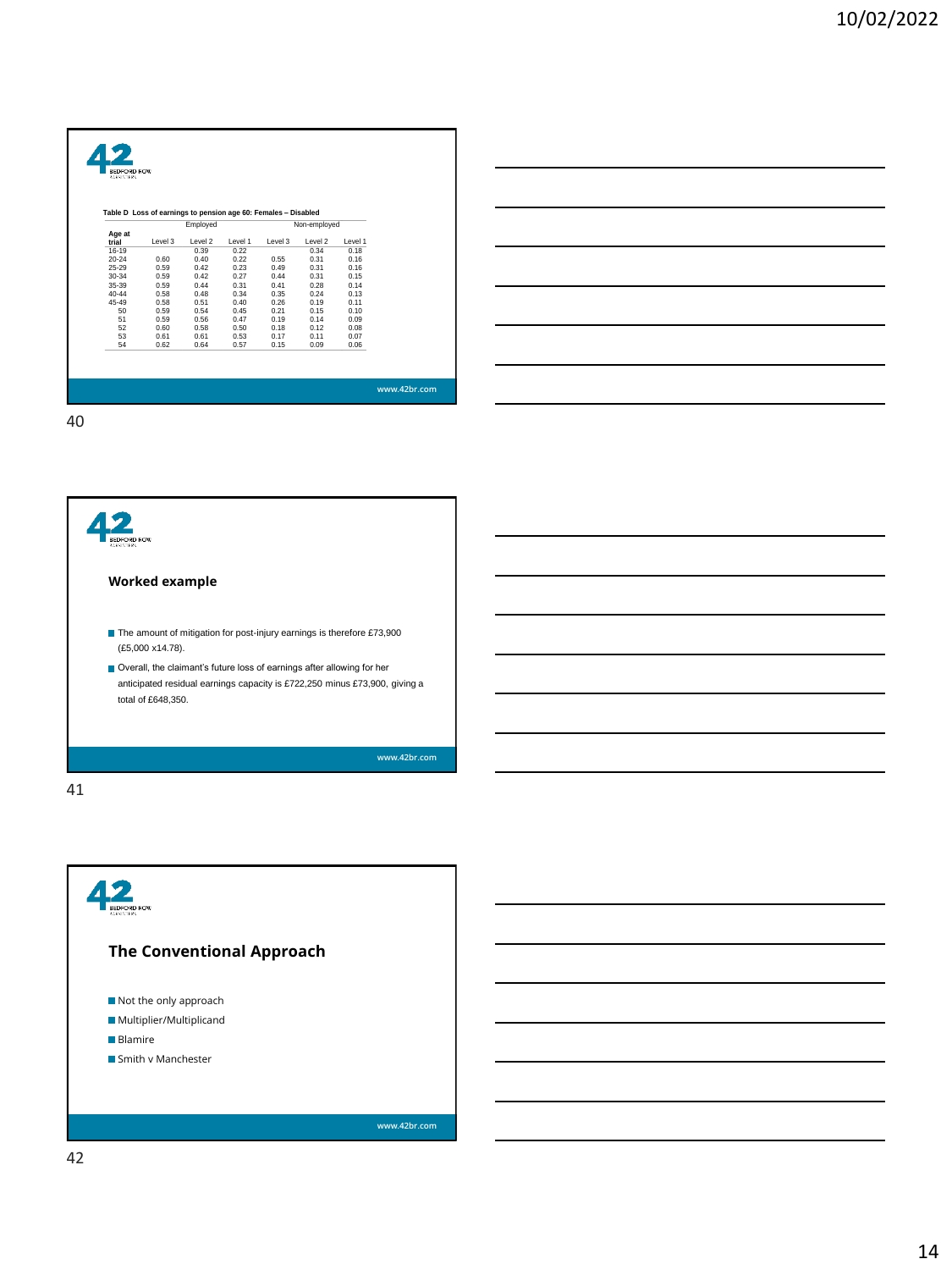



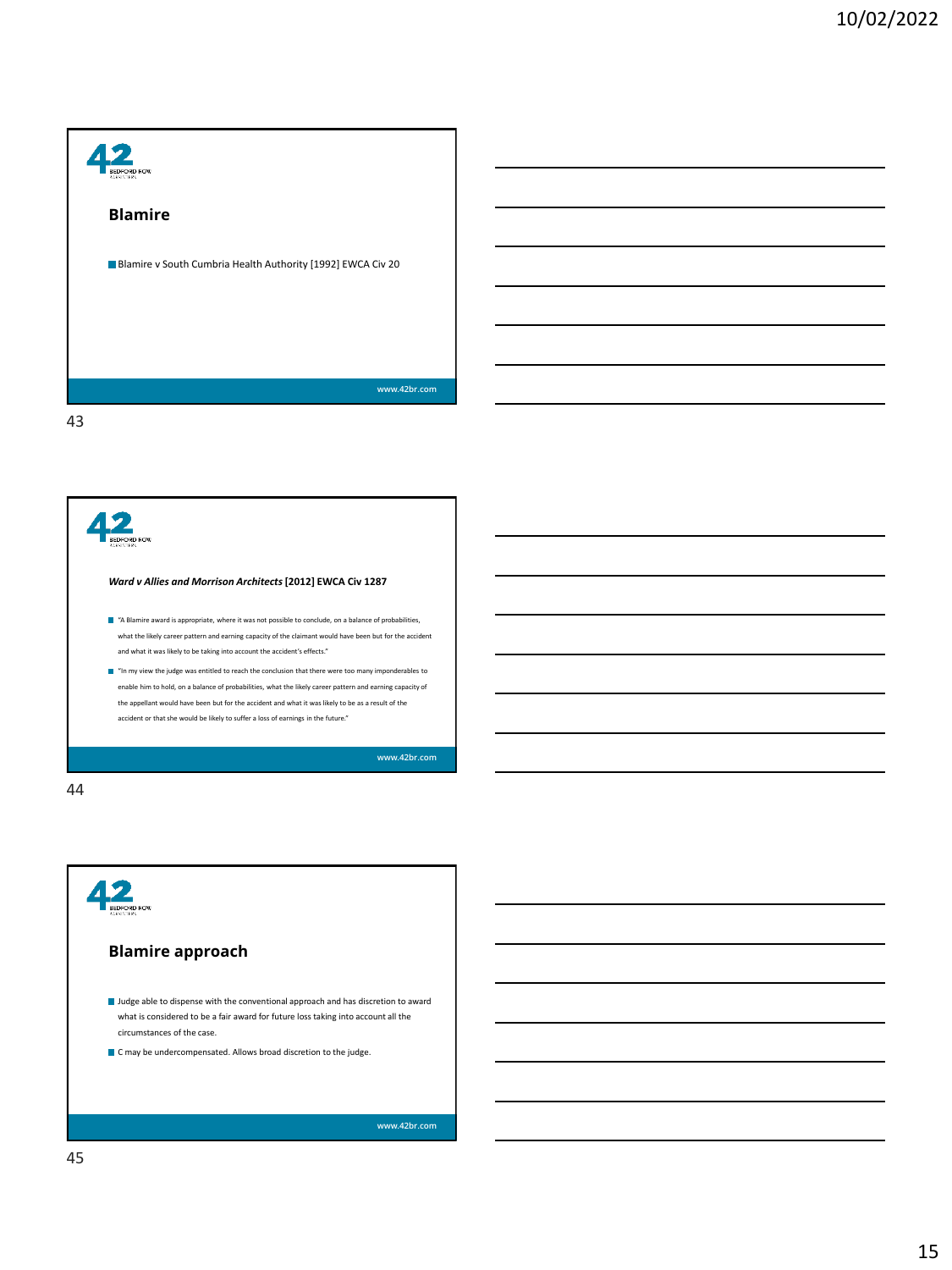## 42 **Recent guidance when apply Blamire** *Khuzan Irani v Oscar Duchon* [2019] EWCA Civ 1846 The general method of assessment of future loss of earnings is to use a multiplier/multiplicand methodology and the current Ogden Tables and guidance. **[www.42br.com](http://www.42br.com/)**



47

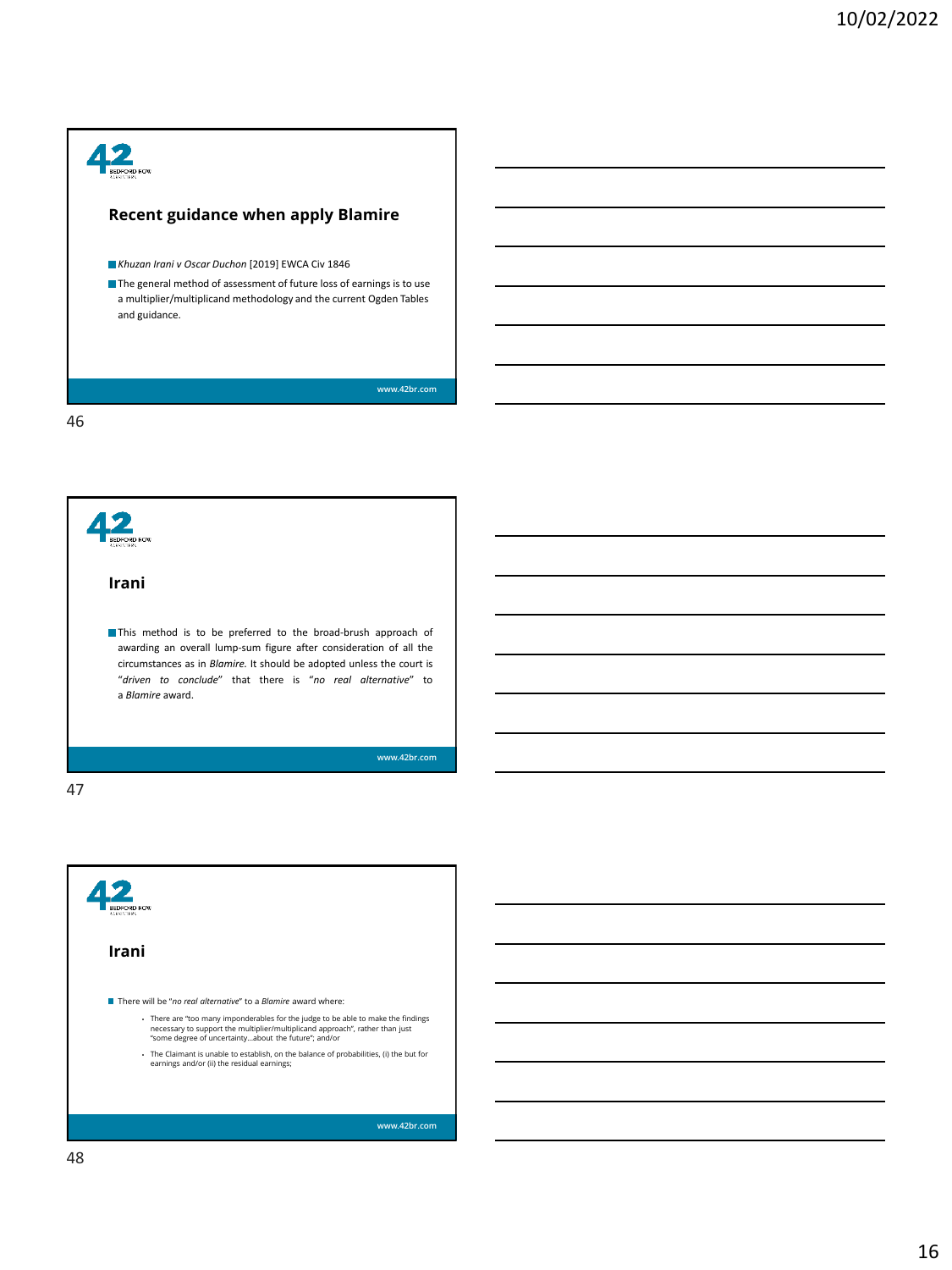| Irani                                                                                                                                                                                                                             |
|-----------------------------------------------------------------------------------------------------------------------------------------------------------------------------------------------------------------------------------|
| C serious injuries RTA.                                                                                                                                                                                                           |
| ■ C sought £1,259,256 at first instance by applying the conventional method.<br>C from India, came to UK to finish studies and work; due to the accident C lost his<br>opportunity to apply for indefinite leave to remain in UK. |
| I Judge at first instance found the evidence before him regards residual earnings<br>did not provide "a proper basis to find the level at which he will be earning in<br>India".                                                  |
| www.42br.com                                                                                                                                                                                                                      |



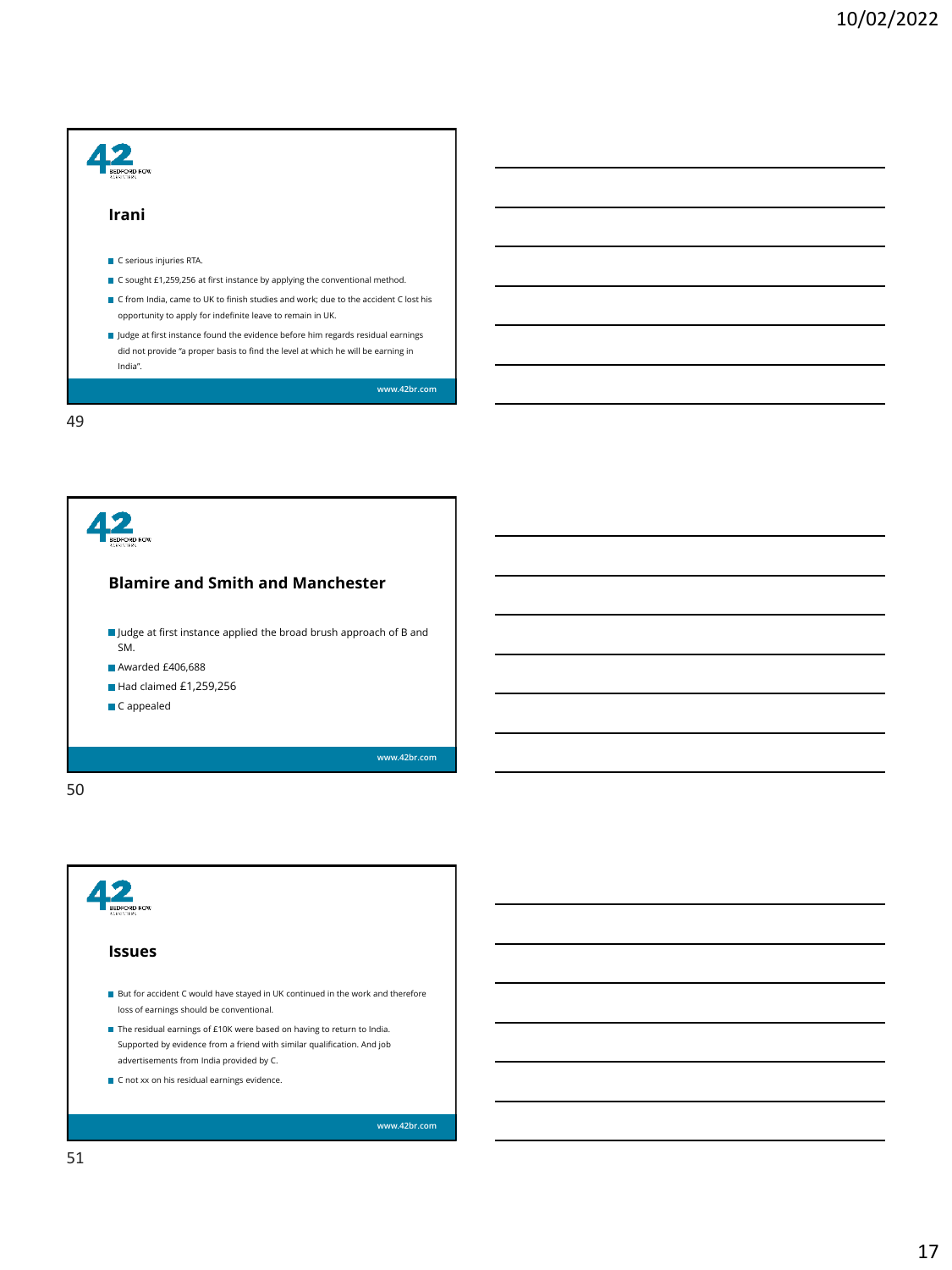### 42 **Trial judge considered proper approach citing** *Bullock v Atlas Ward Structures Ltd [2008]* **EWCA Civ 194** All assessments of future loss of earnings in personal injury cases necessarily involve some degree of uncertainty. As far as possible, the task of the court is to seek to arrive at the best forecast it can make of the scale of such loss, normally on the well-established basis of multiplying an anticipated annual loss by an appropriate multiplier. **[www.42br.com](http://www.42br.com/)**

52

42 Merely because there are uncertainties about the future does not of itself justify a departure from that well-established method. Judges therefore should be slow to resort to the broad-brush Blamire approach, unless they really have no alternative."

**[www.42br.com](http://www.42br.com/)**

#### 53

However, the trial judge found that the evidence before him did not provide a proper basis to find the level at which C would be earning in India. And in the circumstances held that he should make a *Blamire* and *Smith v Manchester* award rather than awarding damages on the basis of a multiplier/multiplicand approach.

**[www.42br.com](http://www.42br.com/)**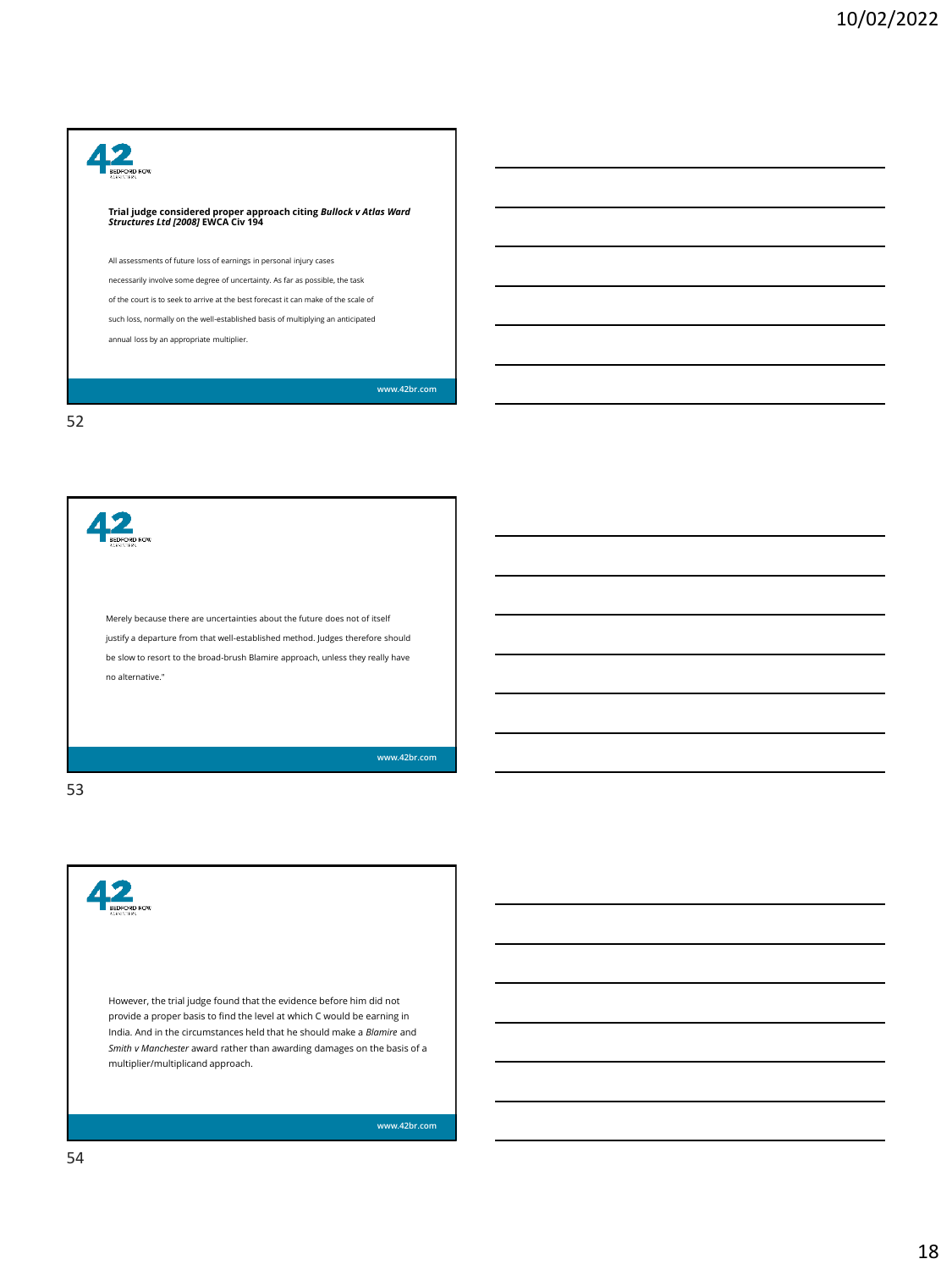# $42<sub>g</sub>$

#### **Irani CA para 35**

The assessment of the evidence and the weight to be given to it was a matter for the judge. He was entitled to find that the evidence provided "no proper basis" for determining a residual earnings figure and therefore the multiplicand. On any view, this was a factual conclusion which was open to him and cannot be said to be one which no reasonable judge could have reached.

**[www.42br.com](http://www.42br.com/)**

55



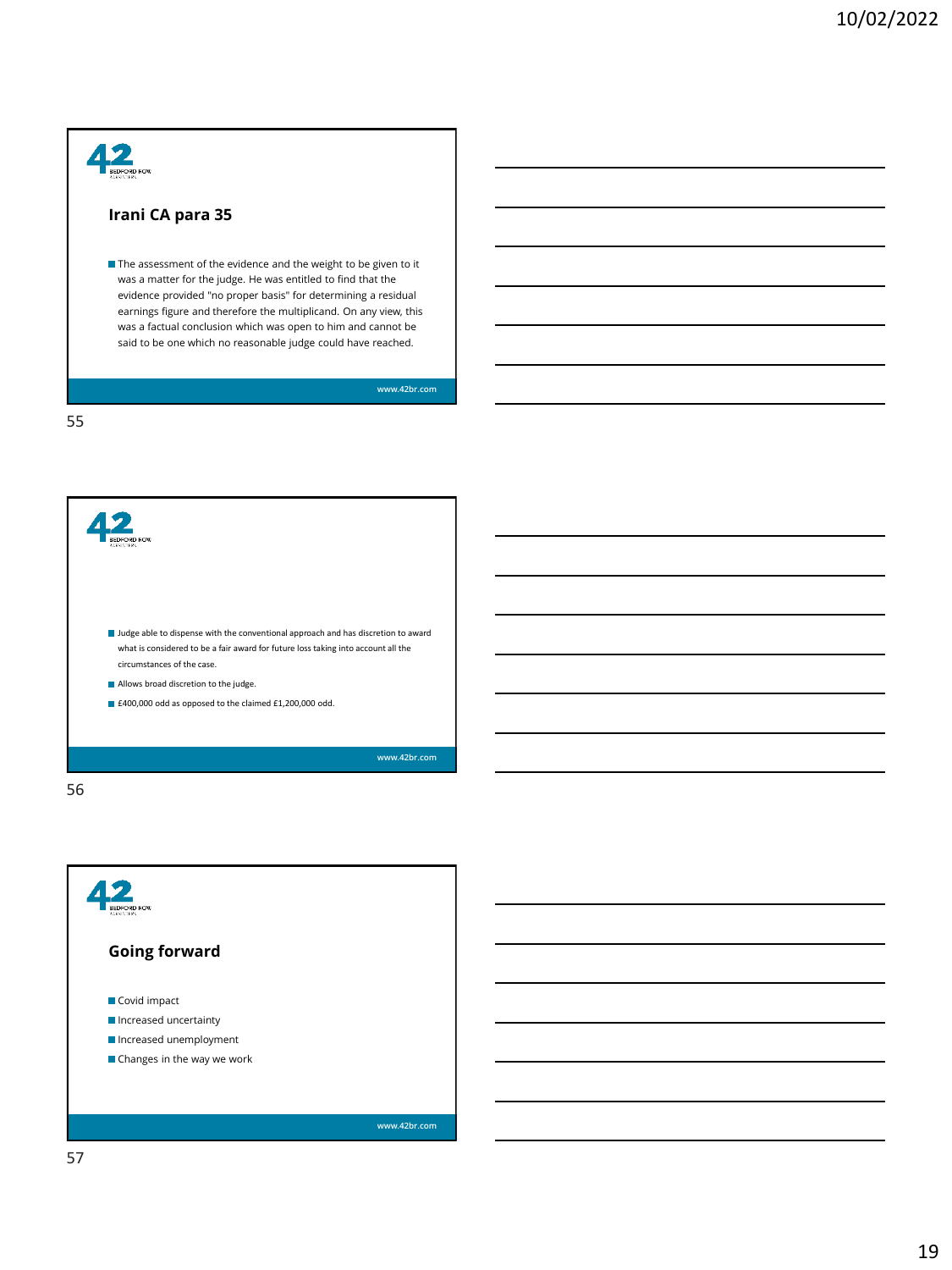## $42$ ROW **Applying Irani**  What has been the impact on the Career Model? Are there too many imponderables to project C's probable career earnings but for the accident? Are there now too many imponderables to project C's residual earnings? **[www.42br.com](http://www.42br.com/)** 58 42 **Where are we now? ONS** September to November 2021 estimates showed a continuing recovery in the labour market, with an increase in the

employment rate and a decrease in the unemployment rate compared with the previous three-month period (June to August 2021).

**[www.42br.com](http://www.42br.com/)**

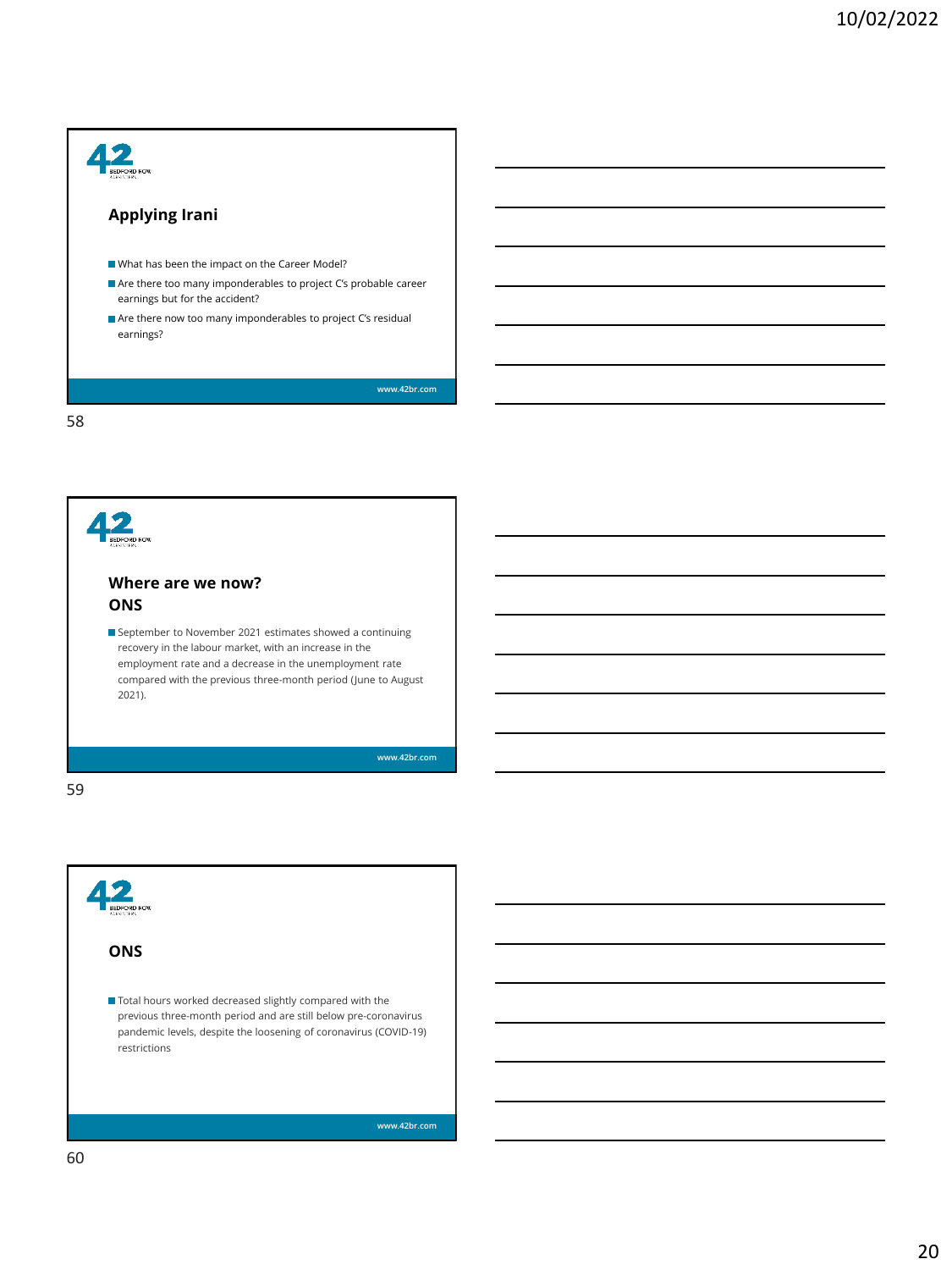## $42$ **ONS** • The UK employment rate was estimated at 75.5%, 1.1 percentage points lower than before the coronavirus pandemic (December 2019 to February 2020), but 0.2 percentage points higher than the previous three-month period (June to August 2021). **[www.42br.com](http://www.42br.com/)** 61

42 **ONS** ■ The UK unemployment rate was estimated at 4.1%, 0.1 percentage points higher than before the pandemic, but 0.4 percentage points lower than the previous three-month period. **[www.42br.com](http://www.42br.com/)**

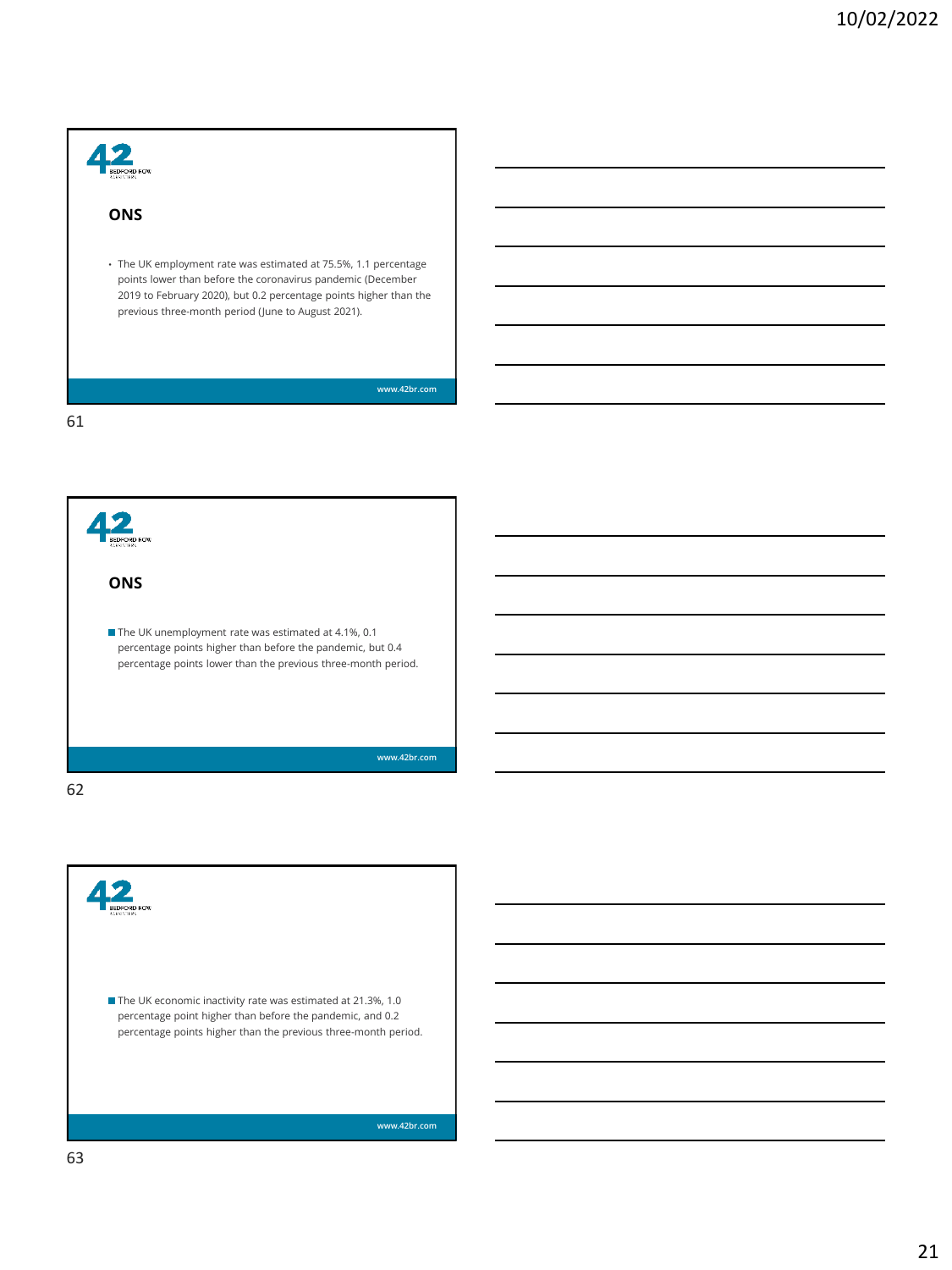| <b>BEDFORD ROW</b>        |              |
|---------------------------|--------------|
| So getting back to normal |              |
| Or are we?                |              |
|                           |              |
|                           |              |
| 64                        | www.42br.com |

 $42$ Figure 8: The increase in economic inactivity compared with the pre-<br>three-month period was driven by those aged 50 to 64 years **ONS**  $rac{200}{2000}$ e: Office for National Statistics - Labour Force Survey **[www.42br.com](http://www.42br.com/)**

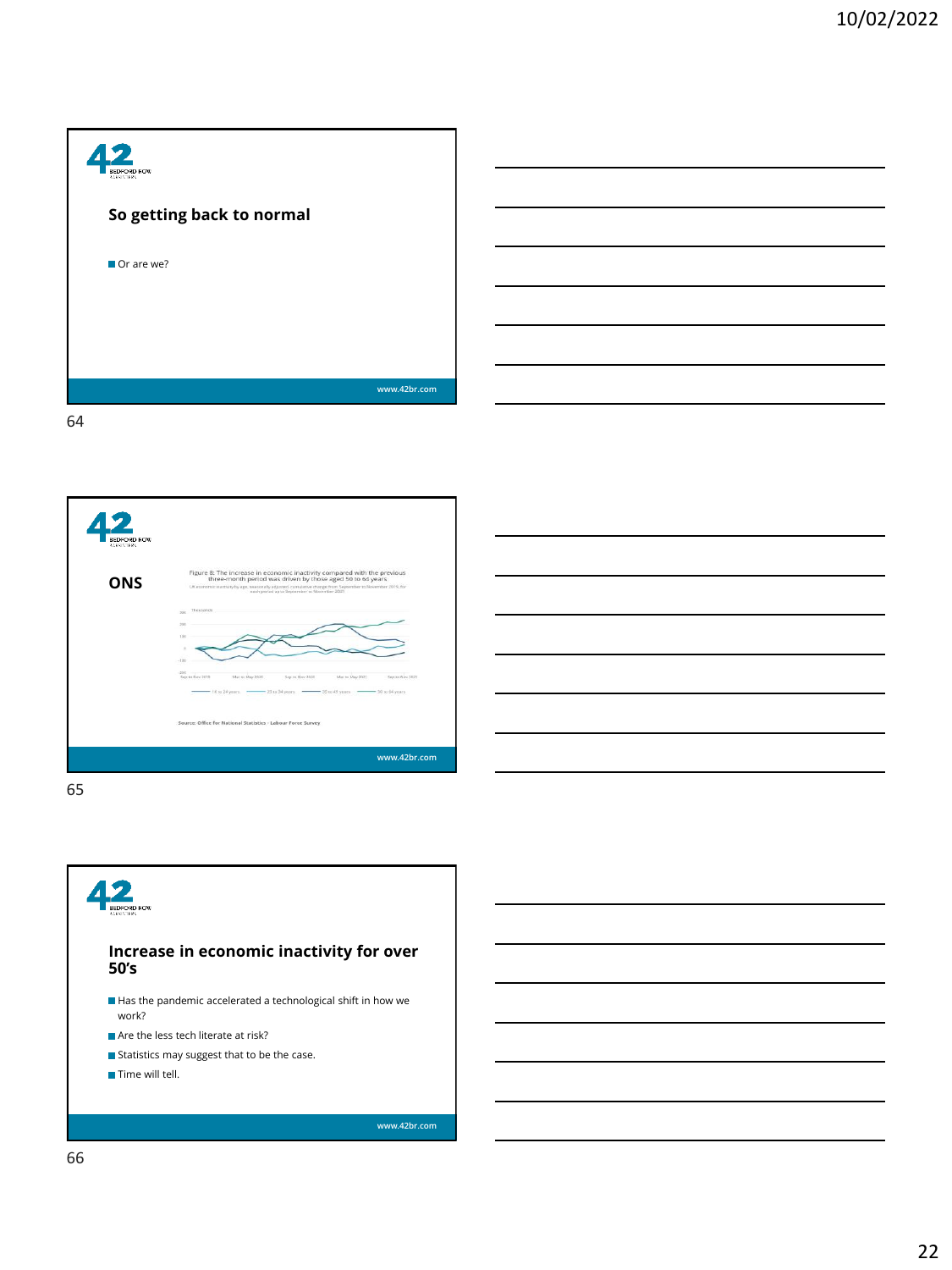| DEORD ROW<br><b>2004/5/1695</b>                                                                                                                                 |
|-----------------------------------------------------------------------------------------------------------------------------------------------------------------|
| More ONS                                                                                                                                                        |
| <b>Impact on bussiness</b>                                                                                                                                      |
| Businesses within the accommodation and food service activities industry reported the highest percentage                                                        |
| of businesses having less than three months of cash reserves (including no cash reserves), at 54% in early<br>January 2022, up from 44% in early December 2021. |
| Businesses within the accommodation and food service activities industry reported the highest percentage                                                        |
| of businesses having less than three months of cash reserves (including no cash reserves), at 54% in early<br>January 2022, up from 44% in early December 2021. |
|                                                                                                                                                                 |
| www.42br.com                                                                                                                                                    |



Д, **Evidence**  $\blacksquare$  D may adduce evidence that post pandemic no longer safe to rely on the career model. ■ C unable to prove, on the balance of probabilities, in light of post covid uncertainties, their "but for" or "residual earnings". **[www.42br.com](http://www.42br.com/)** 69